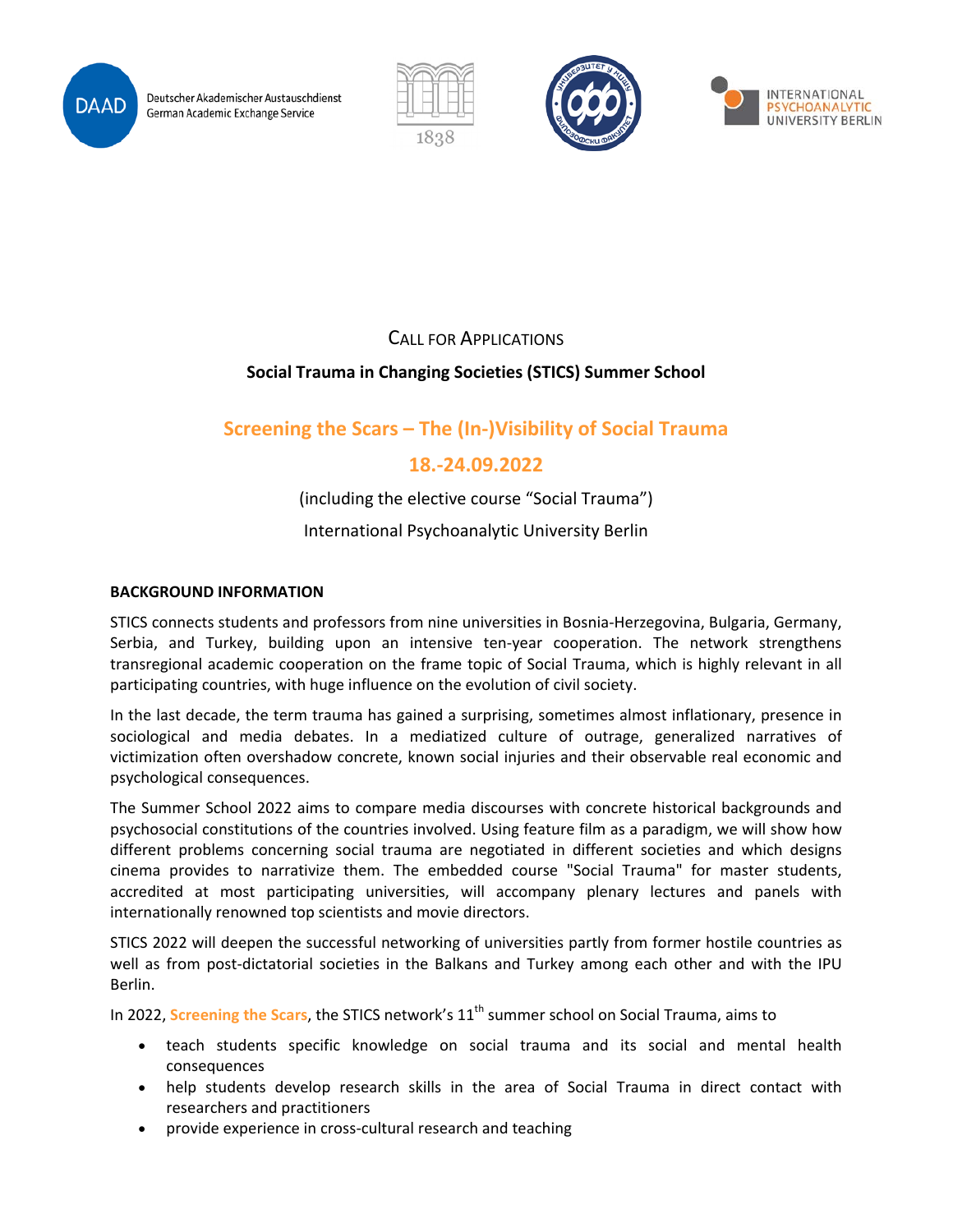Deutscher Akademischer Austauschdienst German Academic Exchange Service







### **ABOUT THE SUMMER SCHOOL/ELECTIVE COURSE SOCIAL TRAUMA (CST)**

The plenary lectures and discussions as well as the CST modules of the 7 day summer school cover an interdisciplinary approach on Social Trauma, from Memory Studies, Developmental, Clinical, and Social Psychology, Research Methodology, and Ethics to Cultural Theory. All participants will receive 5 ECTS credit points and a participation certificate, after successful completion and handing in a portfolio.

#### **WHO IS ELIGIBLE TO APPLY**

I

All master and final year BA students of psychology and other social sciences from the Faculty of Philosophy, University of Belgrade.

All master and  $4<sup>th</sup>$  year BA students of psychology and other social sciences from the Faculty of Philosophy, University of Niš.

#### **WHAT IS REQUIRED FOR THE APPLICATION?**

- 1. Short CV (max. one page)
- 2. Letter of motivation (max. one page)
- 3. Grades overview (for applicants from the Faculty of Philosophy in Niš please list your index number, study program and the current average grade in the application email, MA students should list their current average grade and the average grade for their BA studies; for applicants from the Faculty of Philosophy in Belgrade – BA students should enclose their transcript of records and MA students should enclose their transcript of records and a document containing the average grade during BA studies)

### **Please send all documents, preferably in one pdf file, by e-mail to the international officer of the Faculty of Philosophy of the University of Niš, Mrs. Vesnica Krtolica: vesnica.krtolica@filfak.ni.ac.rs by May 31st 2022.**

For all questions regarding this call please write to prof. dr Biljana Stankovic of the Faculty of Philosophy in Belgrade – [biljana.stankovic@f.bg.ac.rs](mailto:biljana.stankovic@f.bg.ac.rs) or to prof. dr Vladimir Hedrih of the Faculty of Philosophy in Niš – [vladimir.hedrih@filfak.ni.ac.rs.](mailto:vladimir.hedrih@filfak.ni.ac.rs)

#### **CRITERIA FOR SELECTION**

- 1. Academic achievements
- 2. Convincing motivation
- 3. Engagement in related projects and/or related career perspectives
- 4. Order of appearance